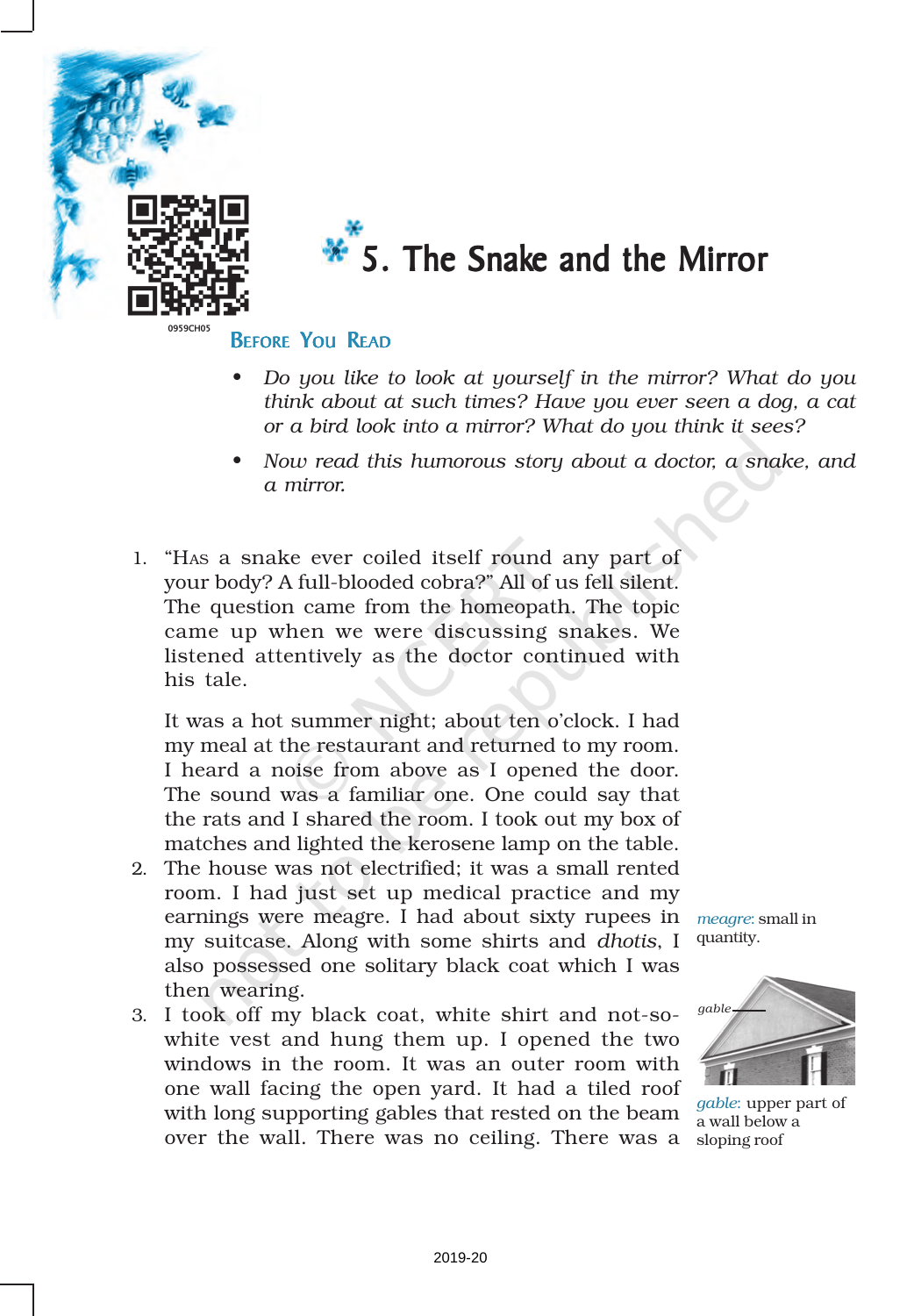



regular traffic of rats to and from the beam. I made my bed and pulled it close to the wall. I lay down but I could not sleep. I got up and went out to the veranda for a little air, but the wind god seemed to have taken time off.

4. I went back into the room and sat down on the chair. I opened the box beneath the table and took out a book, the *Materia Medica*. I opened it at the table on which stood the lamp and a large mirror; a small comb lay beside the mirror.

One feels tempted to look into a mirror when it is near one. I took a look. In those days I was a great admirer of beauty and I believed in making myself look handsome. I was unmarried and I was a doctor. I felt I had to make my presence felt. I picked up the comb and ran it through my hair and adjusted the parting so that it looked straight and neat. Again I heard that sound from above.

5. I took a close look at my face in the mirror. I made an important decision — I would shave daily and grow a thin moustache to look more handsome. I was after all a bachelor, and a doctor!

I looked into the mirror and smiled. It was an attractive smile. I made another earth-shaking decision. I would always keep that attractive smile on my face ... to look more handsome. I was after all a bachelor, and a doctor too on top of it! Again came that noise from above.

6. I got up, paced up and down the room. Then another lovely thought struck me. I would marry. I would get married to a woman doctor who had plenty of money and a good medical practice. She had to be fat; for a valid reason. If I made some silly mistake and needed to run away she should not be able to run after me and catch me!

With such thoughts in my mind I resumed my seat in the chair in front of the table. There were no more sounds from above. Suddenly there came a dull thud as if a rubber tube had fallen to the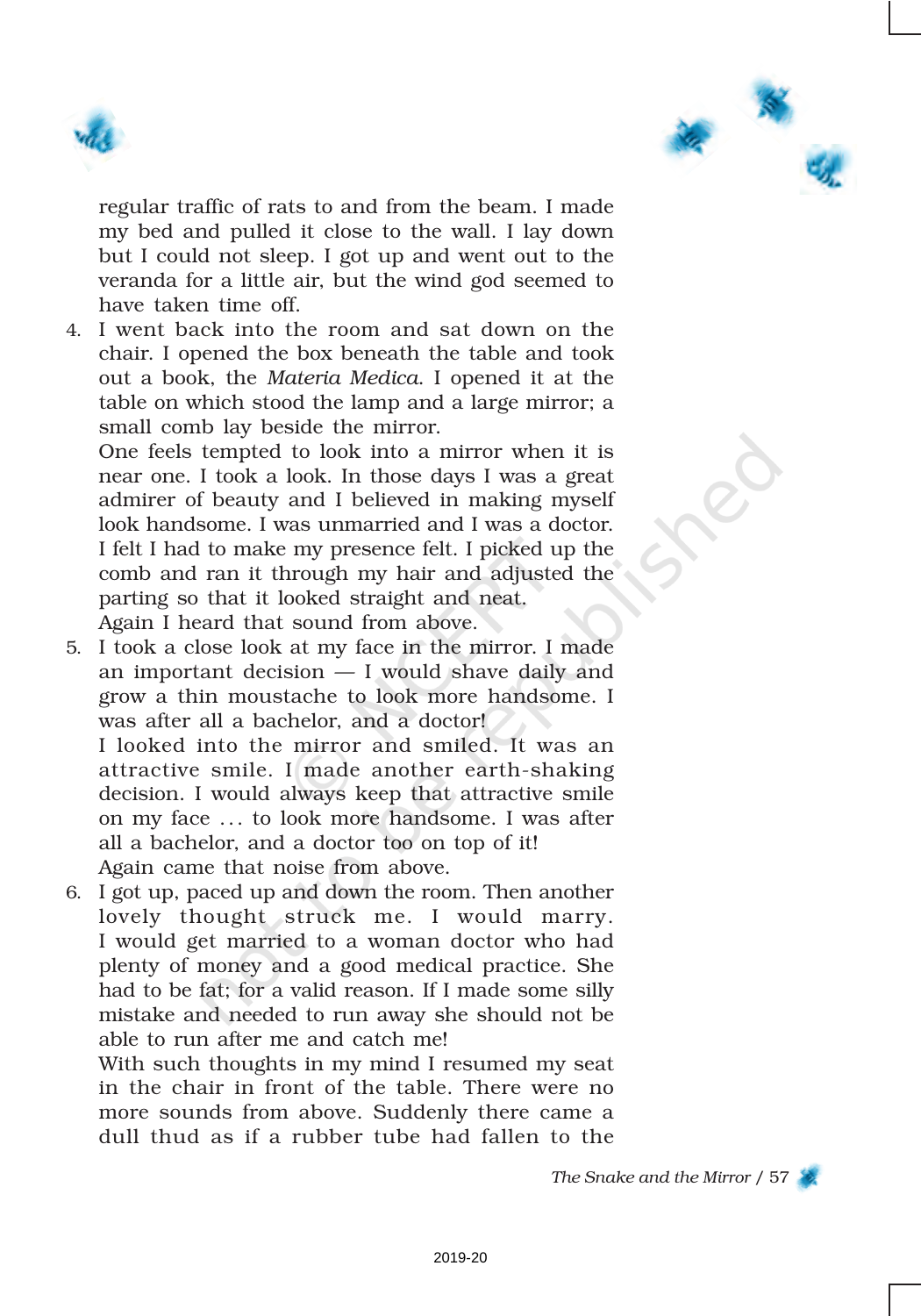

ground ... surely nothing to worry about. Even so I thought I would turn around and take a look. No sooner had I turned than a fat snake wriggled over the back of the chair and landed on my shoulder. The snake's landing on me and my turning were simultaneous.

7. I didn't jump. I didn't tremble. I didn't cry out. There was no time to do any such thing. The snake slithered along my shoulder and coiled around my left arm above the elbow. The hood was spread out and its head was hardly three or four inches from my face!

It would not be correct to say merely that I sat there holding my breath. I was turned to stone. But my mind was very active. The door opened into darkness. The room was surrounded by darkness. In the light of the lamp I sat there like a stone image in the flesh.

8. I felt then the great presence of the creator of this world and this universe. God was there. Suppose I said something and he did not like it ... I tried in my imagination to write in bright letters outside my little heart the words, 'O God'.

There was some pain in my left arm. It was as if a thick leaden rod  $-$  no, a rod made of molten fire  $$ was slowly but powerfully crushing my arm. The arm was beginning to be drained of all strength. What could I do?

9. At my slightest movement the snake would strike me! Death lurked four inches away. Suppose it struck, what was the medicine I had to take? There were no medicines in the room. I was but a poor, foolish and stupid doctor. I forgot my danger and smiled feebly at myself.

It seemed as if God appreciated that. The snake turned its head. It looked into the mirror and saw its reflection. I do not claim that it was the first snake that had ever looked into a mirror. But it was certain that the snake was looking into the mirror. Was it admiring its own beauty? Was it trying

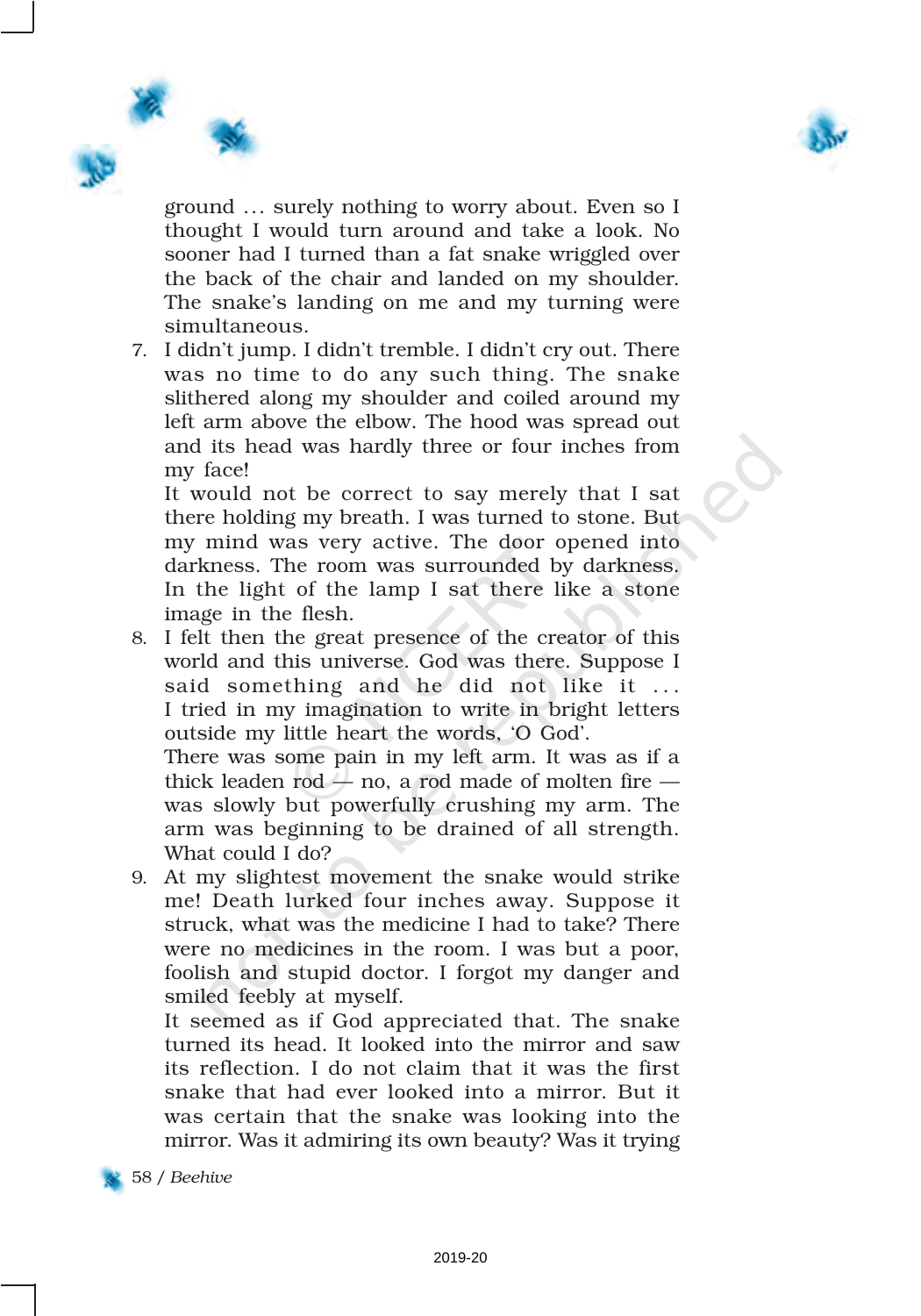

*Perhaps it wanted to enjoy its reflection at closer quarters.*

to make an important decision about growing a moustache or using eye shadow and mascara or wearing a vermilion spot on its forehead?

10. I did not know anything for certain. What sex was this snake, was it male or female? I will never know; for the snake unwound itself from my arm and slowly slithered into my lap. From there it crept onto the table and moved towards the mirror. Perhaps it wanted to enjoy its reflection at closer quarters. I was no mere image cut in granite. I was suddenly a man of flesh and blood. Still holding my breath I got up from the chair. I quietly went out through the door into the veranda. From there I leapt into the yard and ran for all I was worth.

"Phew !" Each of us heaved a sigh of relief. Somebody asked, "Doctor, is your wife very fat?"

11. "No," the doctor said. "God willed otherwise. My life companion is a thin reedy person with the gift of a sprinter."

Someone else asked, "Doctor, when you ran did the snake follow you?"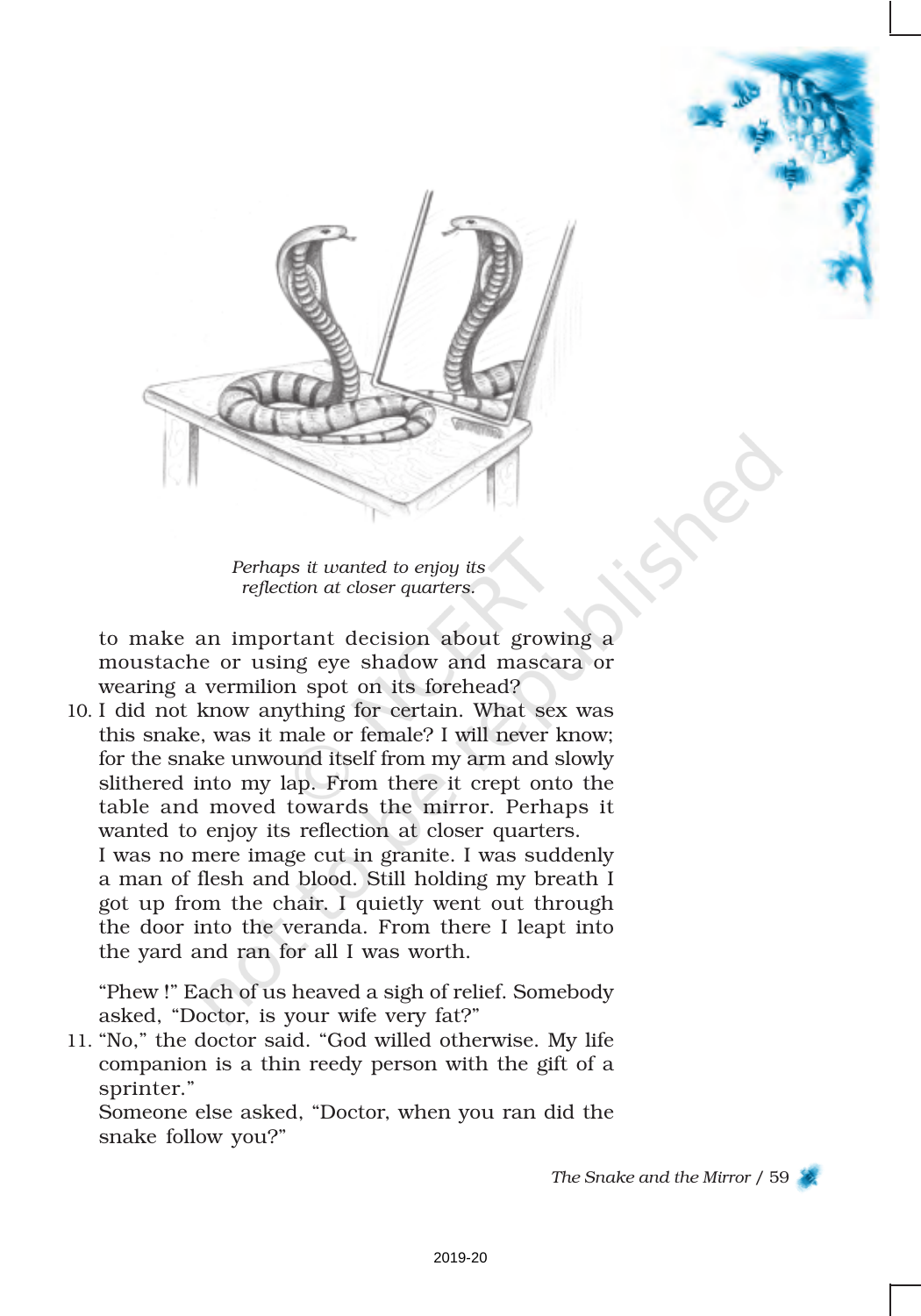The doctor replied, "I ran and ran till I reached a friend's house. Immediately I smeared oil all over myself and took a bath. I changed into fresh clothes. The next morning at about eight-thirty I took my friend and one or two others to my room to move my things from there. But we found we had little to carry. Some thief had removed most of my things. The room had been cleaned out! But not really, the thief had left behind one thing as a final insult!'

12. "What was that?" I asked.

The doctor said, "My vest, the dirty one. The fellow had such a sense of cleanliness...! The rascal could have taken it and used it after washing it with soap and water."

"Did you see the snake the next day, doctor?"

The doctor laughed, "I've never seen it since. It was a snake which was taken with its own beauty!" *taken with*: attracted by

VAIKOM MUHAMMAD BASHEER [translated from the Malayalam by V. Abdulla]

### Thinking about the Text

- I. Discuss in pairs and answer each question below in a short paragraph (30–40 words).
	- 1. "The sound was a familiar one." What sound did the doctor hear? What did he think it was? How many times did he hear it? (Find the places in the text.) When and why did the sounds stop?
	- 2. What two "important" and "earth-shaking" decisions did the doctor take while he was looking into the mirror?
	- 3. "I looked into the mirror and smiled," says the doctor. A little later he says, "I forgot my danger and smiled feebly at myself." What is the doctor's opinion about himself when: (i) he first smiles, and (ii) he smiles again? In what way do his thoughts change in between, and why?
- II. This story about a frightening incident is narrated in a humorous way. What makes it humorous? (Think of the contrasts it presents between dreams and reality. Some of them are listed below.)
	- 1. (i) The kind of person the doctor is (money, possessions) (ii) The kind of person he wants to be (appearance, ambition)

60 / *Beehive*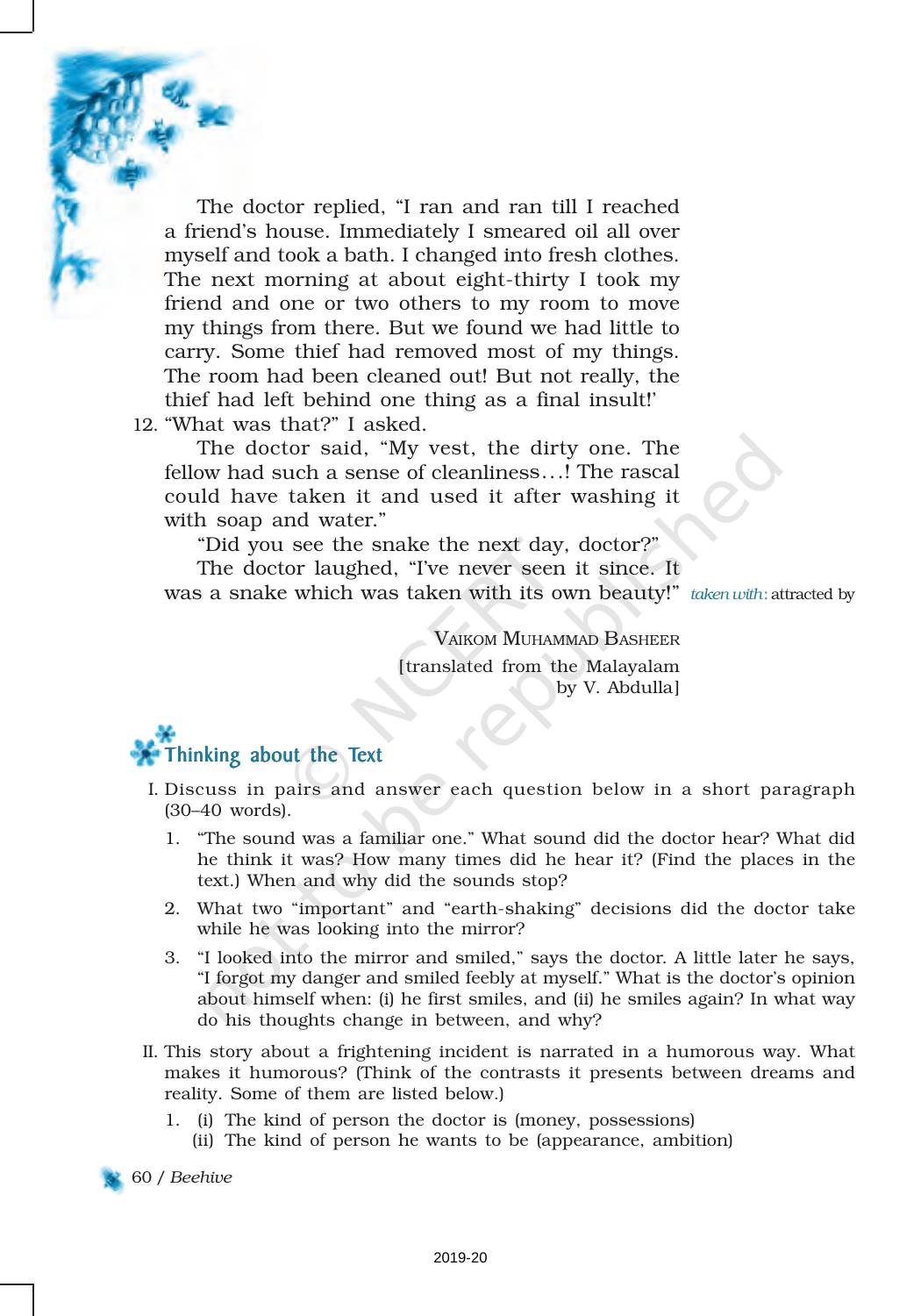



- 2. (i) The person he wants to marry
	- (ii) The person he actually marries
- 3. (i) His thoughts when he looks into the mirror
	- (ii) His thoughts when the snake is coiled around his arm

Write short paragraphs on each of these to get your answer.

### Thinking about Language

- I. Here are some sentences from the text. Say which of them tell you, that the author: (a) was afraid of the snake, (b) was proud of his appearance, (c) had a sense of humour, (d) was no longer afraid of the snake.
	- 1. I was turned to stone.
	- 2. I was no mere image cut in granite.
	- 3. The arm was beginning to be drained of strength.
	- 4. I tried in my imagination to write in bright letters outside my little heart the words, 'O God'.
	- 5. I didn't tremble. I didn't cry out.
	- 6. I looked into the mirror and smiled. It was an attractive smile.
	- 7. I was suddenly a man of flesh and blood.
	- 8. I was after all a bachelor, and a doctor too on top of it!
	- 9. The fellow had such a sense of cleanliness...! The rascal could have taken it and used it after washing it with soap and water.
	- 10. Was it trying to make an important decision about growing a moustache or using eye shadow and mascara or wearing a vermilion spot on its forehead.
- II. Expressions used to show fear

Can you find the expressions in the story that tell you that the author was frightened? Read the story and complete the following sentences.

- 1. I was turned .
- 2. I sat there holding  $\blacksquare$
- 3. In the light of the lamp I sat there like  $\frac{1}{\sqrt{2\pi}}$
- III. In the sentences given below some words and expressions are italicised. They are variously mean that one
	- is very frightened.
	- is too scared to move.
	- is frightened by something that happens suddenly.
	- makes another feel frightened.

Match the meanings with the words/expressions in italics, and write the appropriate meaning next to the sentence. The first one has been done for you.

1. I knew a man was following me, I was *scared out of my wits*. (very frightened)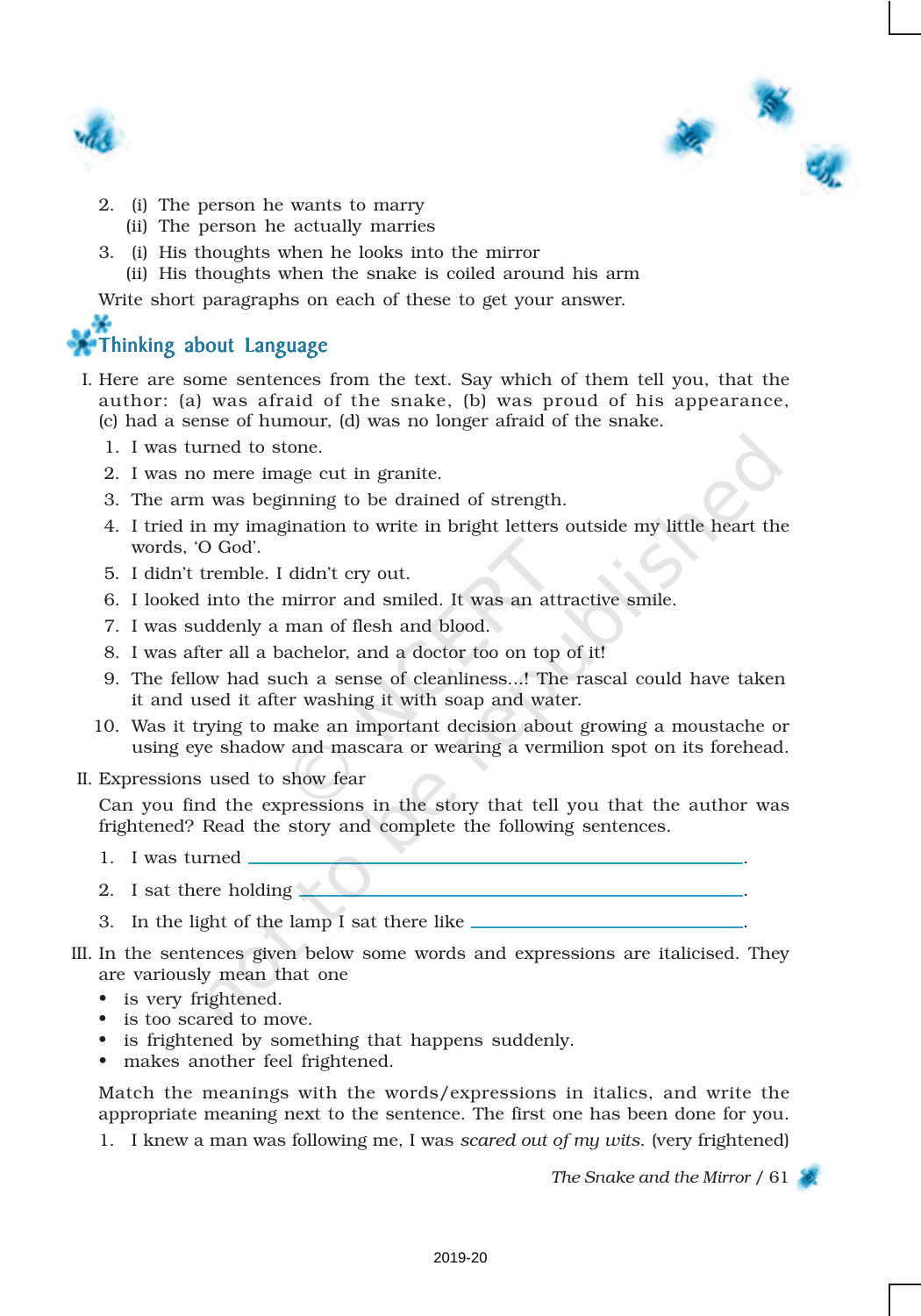

- 2. I *got a fright* when I realised how close I was to the cliff edge.
- 3. He *nearly jumped out of his skin* when he saw the bull coming towards him.
- 4. You really *gave me a fright* when you crept up behind me like that.
- 5. Wait until I tell his story it will *make your hair stand on end*.
- 6. *Paralysed with fear*, the boy faced his abductors.
- 7. The boy hid behind the door, *not moving a muscle*.

IV. Reported questions

Study these sentences:

- His friend *asked*, "Did you see the snake the next day, doctor?" His friend *asked* the doctor *whether/if* he had seen the snake the next day.
- The little girl *wondered*, "Will I be home before the TV show begins?" The little girl *wondered if/whether* she would be home before the TV show began.
- Someone *asked*, "Why has the thief left the vest behind?" Someone *asked why* the thief had left the vest behind.

The words *if/whether* are used to report questions which begin with: *do, will*, *can*, *have, are* etc. These questions can be answered 'yes' or 'no'.

Questions beginning with *why/when/where/how/which/what* are reported using these same words.

The reporting verbs we use in questions with *if/whether/why/when* etc. are: *ask, inquire* and *wonder*.

#### *Remember that in reported speech,*

- the present tense changes to past tense
- *here*, *today*, *tomorrow*, *yesterday* etc. change to *there*, *that day*, *the next day*, *the day before*, etc.
- *I*/*you* change to *me*/*him*/*he*, etc., as necessary.
	- *Example*: He said to me, "*I* don't believe *you*." He said *he* did not believe *me*.
		- She said to him, '*I* don't believe *you*.'
			- She told him that *she* did not believe *him*.

Report these questions using *if*/*whether* or *why*/*when*/*where*/*how*/*which*/*what.* Remember the italicised verbs change into the past tense.

- 1. Meena asked her friend, "*Do* you *think* your teacher will come today?"
- 2. David asked his colleague, "Where *will* you go this summer?"
- 3. He asked the little boy, "Why *are* you studying English?"
- 4. She asked me, "When *are* we going to leave?"
- 5. Pran asked me, "*Have* you finished reading the newspaper?"

62 / *Beehive*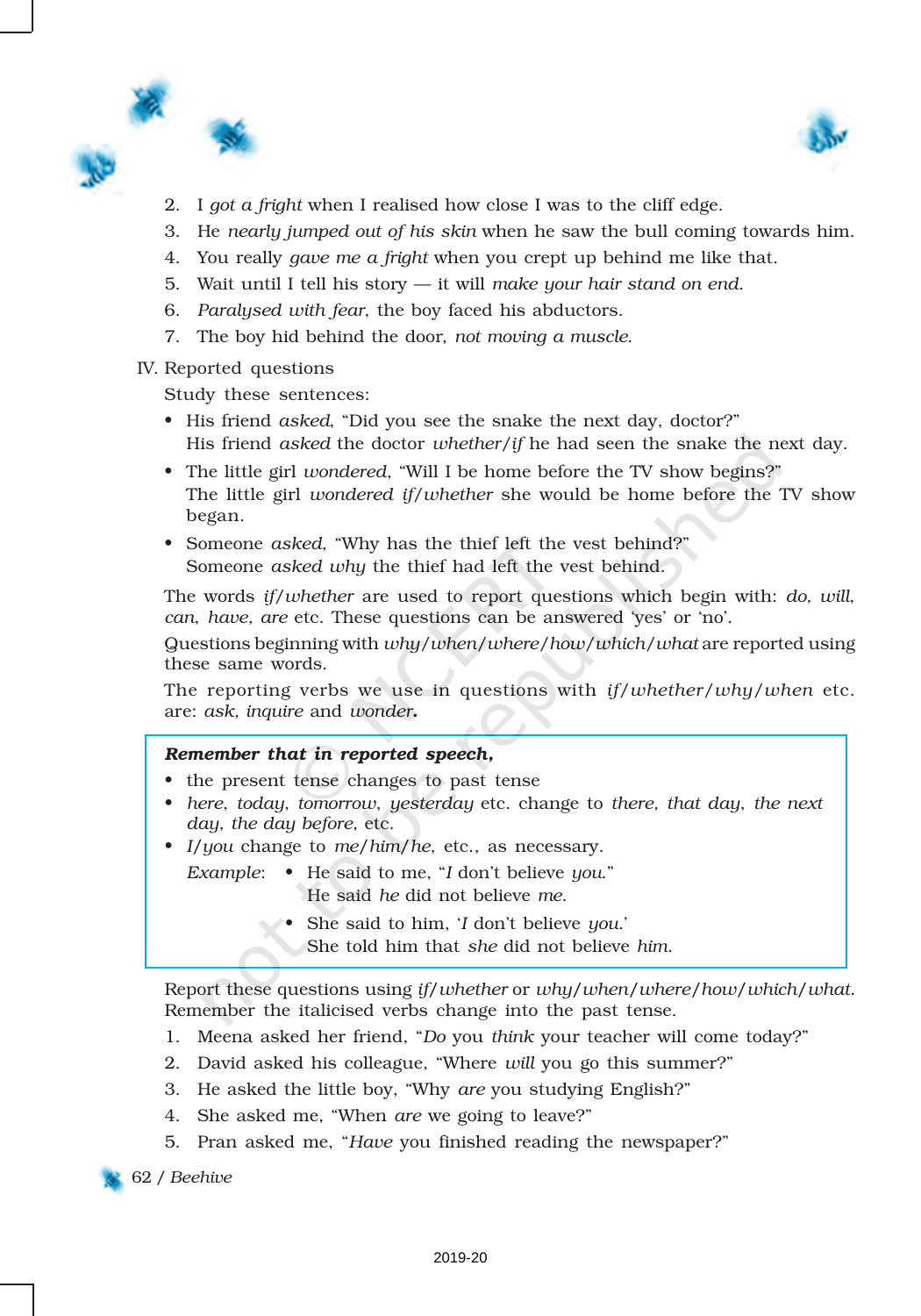- 6. Seema asked her, "How long *have* you lived here?"
- 7. Sheila asked the children, "*Are* you ready to do the work?"

## Speaking

Using some of the expressions given above in exercise III, talk about an incident when you were very scared. You may have a competition to decide whose story was the most frightening.



The following paragraph is about the Indian cobra. Read it twice and close your book. Your teacher will then dictate the paragraph to you. Write it down with appropriate punctuation marks.

The Indian cobra is the common name for members of the family of venomous snakes, known for their intimidating looks and deadly bite. Cobras are recognised by the hoods that they flare when angry or disturbed; the hoods are created by the extension of the ribs behind the cobras' heads. Obviously the best prevention is to avoid getting bitten. This is facilitated by the fact that humans are not the natural prey of any venomous snake. We are a bit large for them to swallow whole and they have no means of chopping us up into bite-size pieces. Nearly all snakebites in humans are the result of a snake defending itself when it feels threatened. In general snakes are shy and will simply leave if you give them a chance.

### Writing

- 1. Try to rewrite the story without its humour, merely as a frightening incident. What details or parts of the story would you leave out?
- 2. Read the description given alongside this sketch from a photograph in a newspaper (*Times of India*, 4 September 1999). Make up a story about what the monkey is thinking, or why it is looking into a mirror. Write a paragraph about it.



#### *THE FAIREST OF THEM ALL A monkey preens itself using a piece of mirror, in the Delhi ridge.*

('To preen oneself' means to spend a lot of time making oneself look attractive, and then admiring one's appearance. The word is used in disapproval.)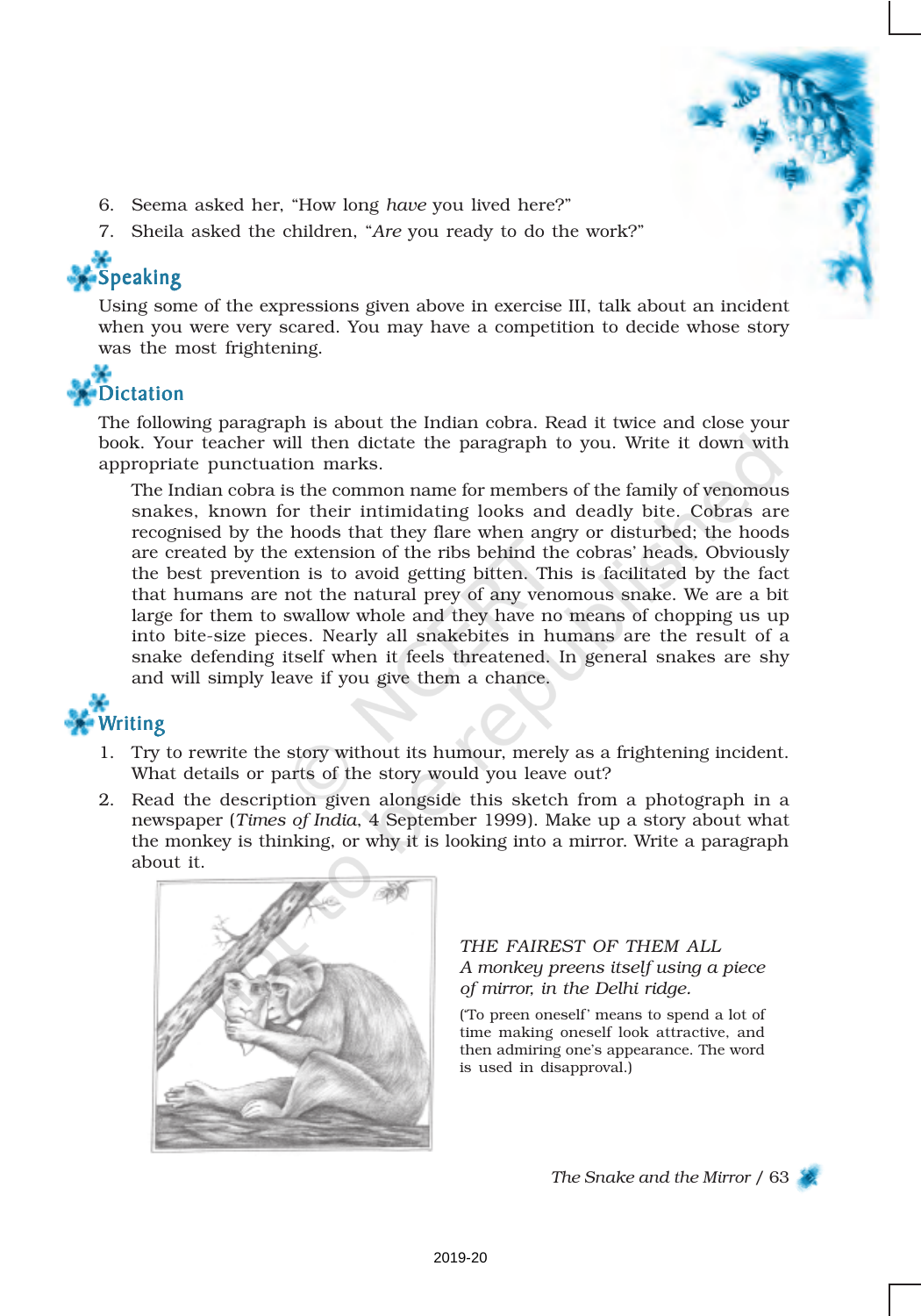#### **Translation**

The text you read is a translation of a story by a well-known Malayalam writer, Vaikom Muhammad Basheer.

In translating a story from one language to another, a translator must keep the content intact. However, the language and the style differ in different translations of the same text.

Here are two translations of the opening paragraphs of a novel by the Japanese writer, Haruki Murakami. Read them and answer the questions given below.

*A*

When the phone rang I was in the kitchen, boiling a potful of spaghetti and whistling along with an FM broadcast of the overture to Rossini's *The Thieving Magpie*, which has to be the perfect music for cooking pasta.

I wanted to ignore the phone, not only because the spaghetti was nearly done, but because Claudio Abbado was bringing the London Symphony to its musical climax.

*B*

I'm in the kitchen cooking spaghetti when the woman calls. Another moment until the spaghetti is done; there I am, whistling the prelude to Rossini's *La Gazza Ladra* along with the FM radio. Perfect spaghetti-cooking music!

I hear the telephone ring but tell myself, Ignore it. Let the spaghetti finish cooking. It's almost done, and besides, Claudio Abbado and the London Symphony Orchestra are coming to a crescendo.

Compare the two translations on the basis of the following points.

- the tense of narration (past and present tense)
- short, incomplete sentences
- sentence length

Which of these translations do you like? Give reasons for your choice.

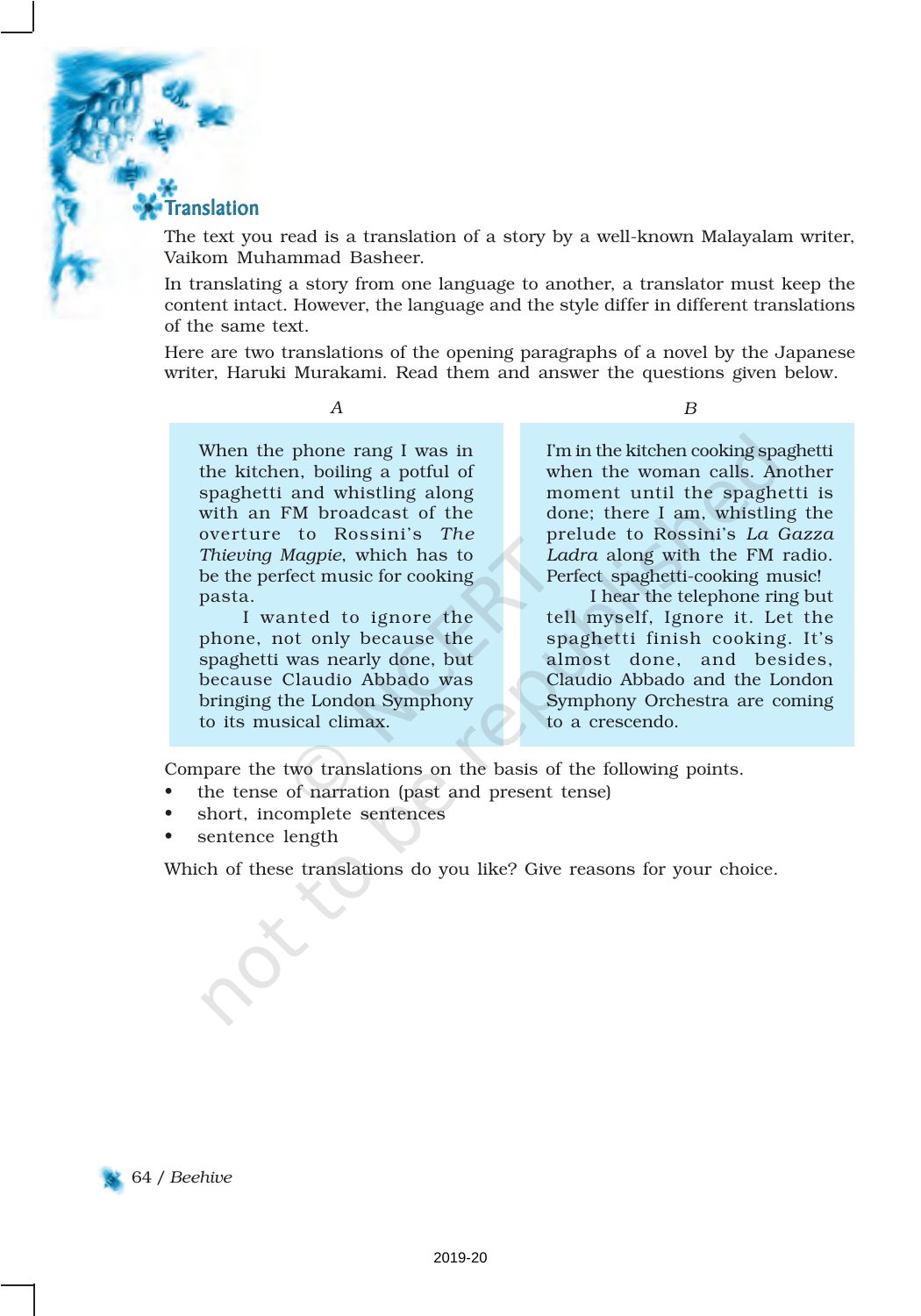



### A Legend of the Northland

*This poem narrates the legend of an old lady who angered Saint Peter because of her greed.*

> Away, away in the Northland, Where the hours of the day are few, And the nights are so long in winter That they cannot sleep them through;

> Where they harness the swift reindeer To the sledges, when it snows; And the children look like bear's cubs In their funny, furry clothes:

They tell them a curious story I don't believe 'tis true; And yet you may learn a lesson If I tell the tale to you.

Once, when the good Saint Peter Lived in the world below, And walked about it, preaching, Just as he did, you know,

He came to the door of a cottage, In travelling round the earth, Where a little woman was making cakes, And baking them on the hearth;

And being faint with fasting, For the day was almost done, He asked her, from her store of cakes, To give him a single one.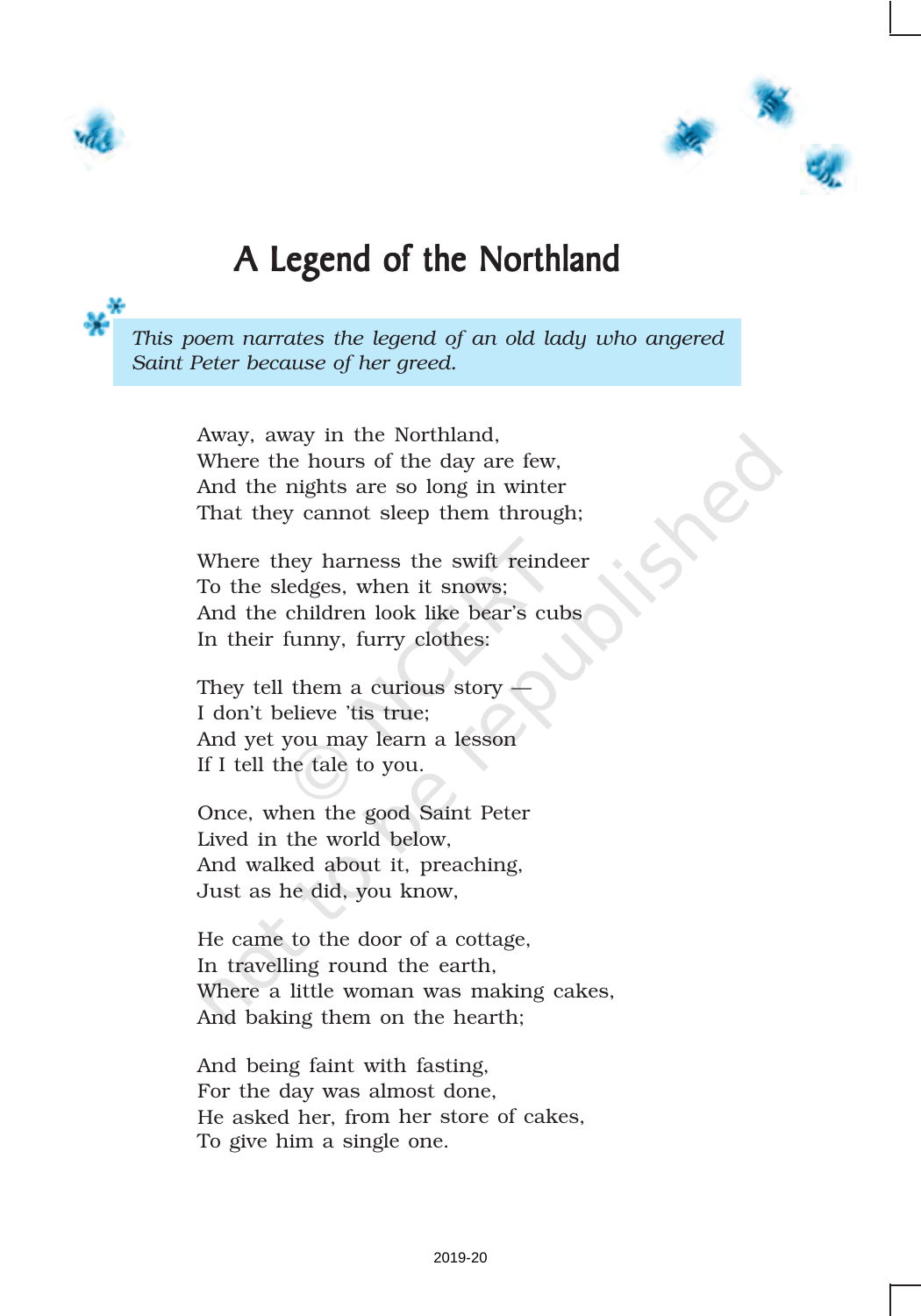

So she made a very little cake, But as it baking lay, She looked at it, and thought it seemed Too large to give away.

Therefore she kneaded another, And still a smaller one; But it looked, when she turned it over, As large as the first had done.

Then she took a tiny scrap of dough, And rolled and rolled it flat; And baked it thin as a wafer — But she couldn't part with that.

For she said, "My cakes that seem too small When I eat of them myself Are yet too large to give away." So she put them on the shelf.

Then good Saint Peter grew angry, For he was hungry and faint; And surely such a woman Was enough to provoke a saint.

And he said, "You are far too selfish To dwell in a human form, To have both food and shelter, And fire to keep you warm.

Now, you shall build as the birds do, And shall get your scanty food By boring, and boring, and boring, All day in the hard, dry wood."

Then up she went through the chimney, Never speaking a word, And out of the top flew a woodpecker, For she was changed to a bird.